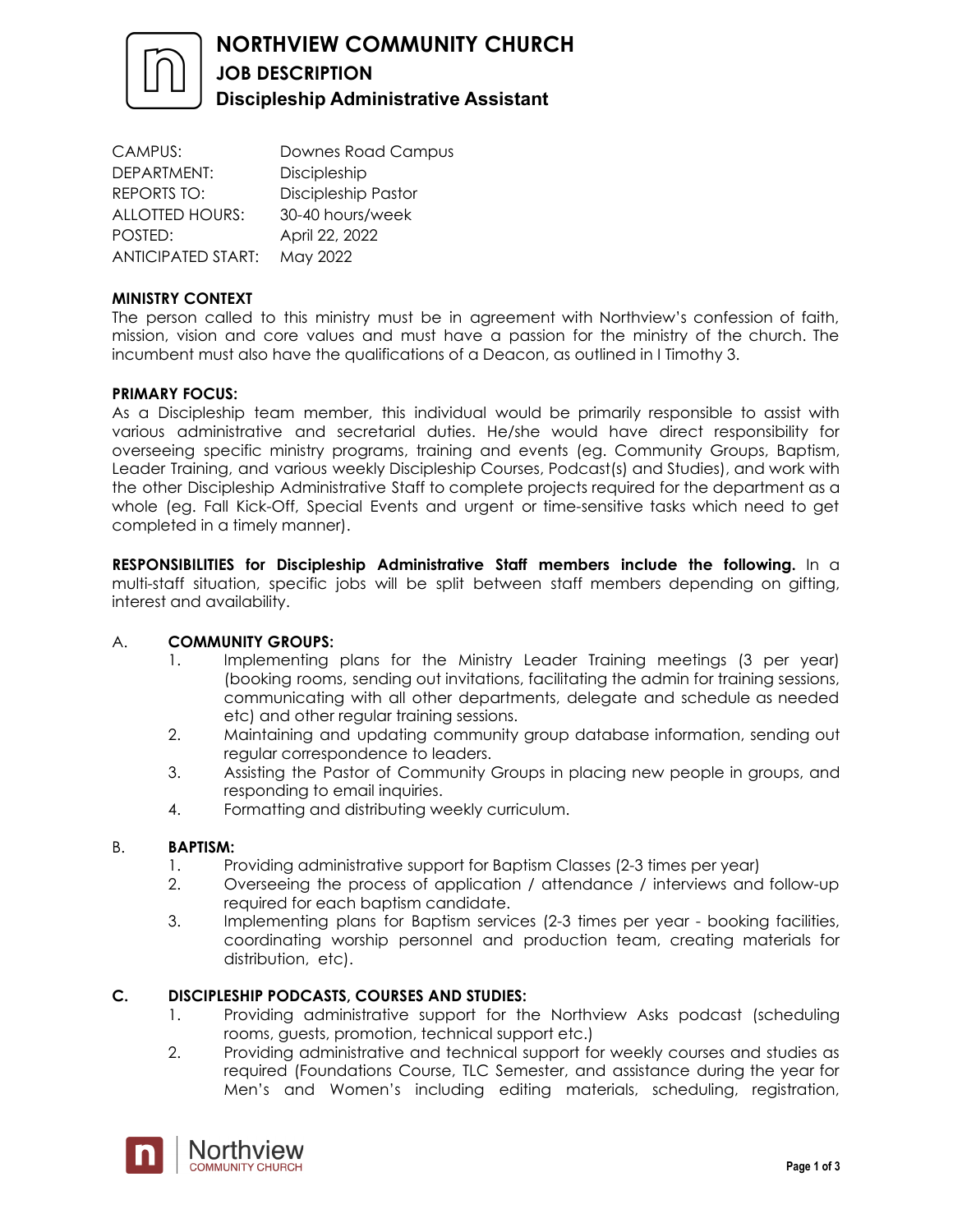

# **NORTHVIEW COMMUNITY CHURCH**

# **JOB DESCRIPTION**

# **Discipleship Administrative Assistant**

attendance, admin support for teachers (slides, handouts etc), weekly emails to attendees.

- 3. Training and scheduling hospitality and tech volunteers (coffee prep, soundboard, audio-visual etc).
- 4. Be available on-site, as necessary, for audiovisual support and troubleshooting (eg. setting up and running cameras, slides, mics, sound system)

# **D. CLERICAL/BOOKKEEPING MANAGEMENT:**

- 1. Weekly formatting and posting Devotional Guides online.
- 2. Reserving meeting rooms and venues for all ministry areas.
- 3. Requisitioning promotional materials (eg. social media graphics, slides, weekend/newsletter announcements, new study branding, posters, etc) for all projects.
- 4. Requisitioning any tech equipment and/or support, kitchen, or production needs for all projects.
- 5. Processing of registration fees and lists from various programs.
- 6. Editing and compiling teaching materials as requested by the Pastor of Discipleship.
- 7. Developing and formatting internal promo or teaching materials, as needed.
- 8. Ordering of materials such as binders, books, pens, etc.
- 9. Filing of all materials and resources.

# **E. DATABASE UPKEEP:**

- 1. Creating, building and updating master file lists of volunteers, attendees, teams, baptisms, podcasts, training materials, etc.
- 2. Updating the Master Calendar and Master Inventory List

# **F. TECHNICAL DUTIES:**

- 1. Website, Blog, updates
- 2. Planning Center Online various platforms (registrations, peoples database, groups database, etc)
- 3. Pro-Presenter for Ministries
- 4. Setting up, running, and recording Audio and Video in all Downes Road venues, on various equipment as applicable. Editing and publishing videos as needed.

# **G. PARTICIPATION IN THE DISCIPLESHIP MINISTRY MEETINGS & EVENTS:**

- 1. Attend team meetings
- 2. Attend and/OR help organize retreat(s), special events etc. (costs associated with registration for these events would be covered by Northview Community Church).
- 3. Other duties as required. Please note: there will be some weekend, evening, and/or early morning work hours.

# **QUALIFICATIONS:**

Excellent organizational skills; proficient level of word processing skills and demonstrated desktop publishing skills; ability to generate professional PowerPoint or Google presentations; experience using spreadsheet applications and maintaining databases; minimum typing speed of 50 words per minute; experience in making travel arrangements; effective written and oral communication skills; ability to effectively juggle multiple priorities and meet deadlines; ability to take initiative and work effectively with minimal supervision; excellent interpersonal skills; ability to work evenings and weekends as required; in agreement with Northview's confession of faith and philosophy of ministry, both in belief and lifestyle.